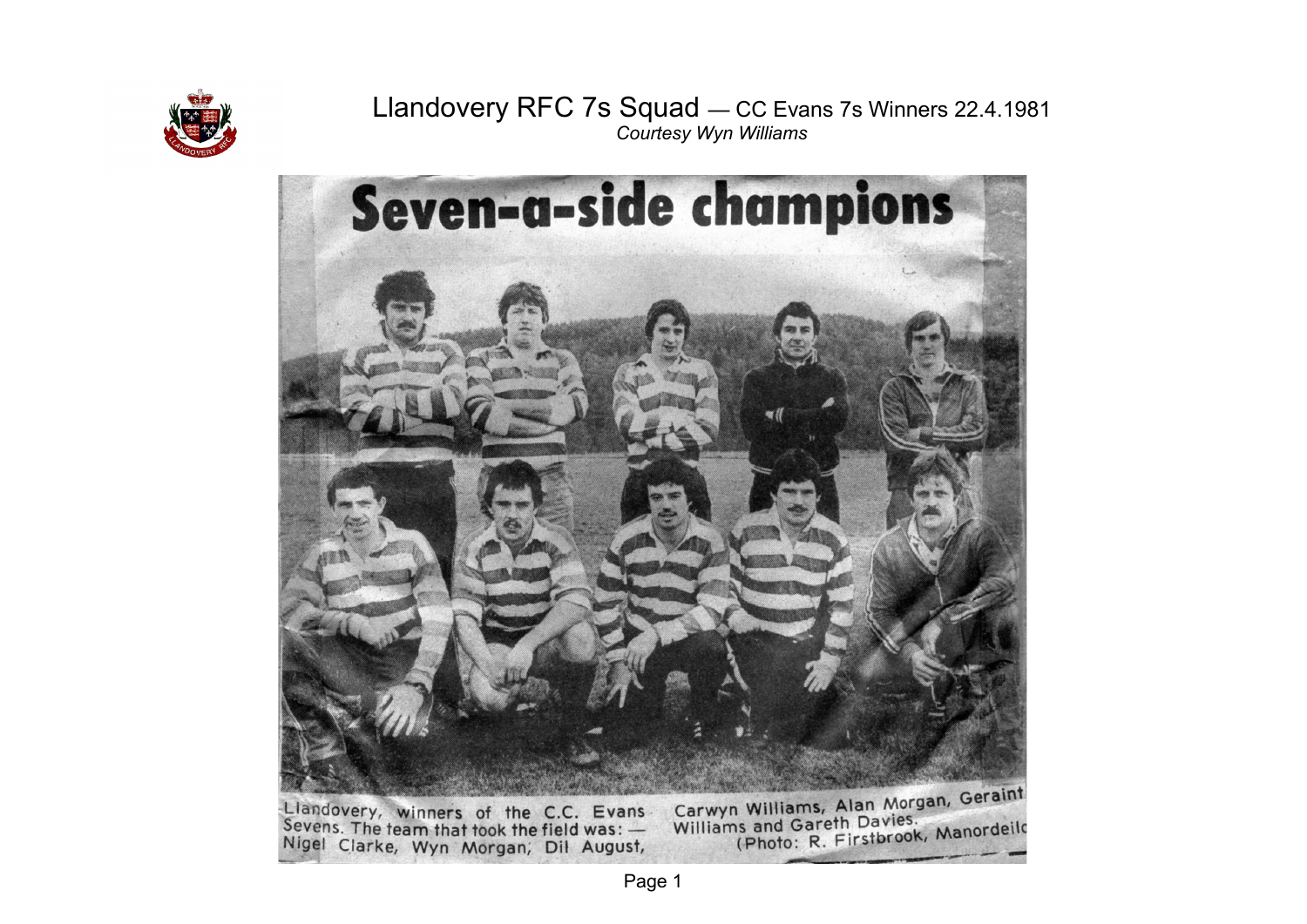

### Llandovery RFC 7s Squad — CC Evans 7s Winners 22.4.1981 *Courtesy Wyn Williams*

Llandovery gave their fans a special treat last Friday by winning the C. C. Evans seven-a-side competition in handsome style on their own ground. And in their progress to the presentation they amassed a total of 68 points in just two games. The only points registered against them came in the final, their opponents, Llandybie scoring 14.

However, apart from the performance of each of the finalists, the tournament failed to produce the quality sevens of previous years.

In fact the competition was given a poor start by the failure of two clubs - Cwmllynfell and Llandeilo - to appear. As a consequence the first kick off was considerably delayed.

However, sufficient evidence was seen in Llandovery's technique to mark them out as possible winners of this Saturday's WRU District F tournament at Llandybie. Judging by their powerful performance it will take a very good team to stop them repeating their success of two seasons ago and add the John Dorian Thomas Memorial trophy to their already impressive collection in their centenary year.

The C. C. Evans sevens competition was sponsored by Eddie Knight Transport Company and plaques will be presented to the winners by Mr. Knight at a clubhouse function. The cup was presented to Llandovery by Mr. George Llewellyn, chairman of the C. C. Evans Association.

#### SEMI FINALS

Ammanford 4 pts, Llandybie 22

Llandybie raced to a 12 points lead in the first half with tries by Brian James and Dylan James, both of which were converted by Chris McAvoy. Martin Edwards reduced arrears for Ammanford during a brief purple patch, but two more tries by Dylan James, one of which was converted by McAvoy, took Llandybie into the final.

Cefneithin Nil Llandovery 40 pts.

It soon became obvious that Llandovery were far too powerful for a gallant Cefneithin seven, and after star scrum half Gareth Davies had crossed for their first try, the result was a foregone conclusion.

Wyn Morgan got the second, and Carwyn Williams, who raced over for their third try converted both to give Llandovery a 16 points lead at half time.